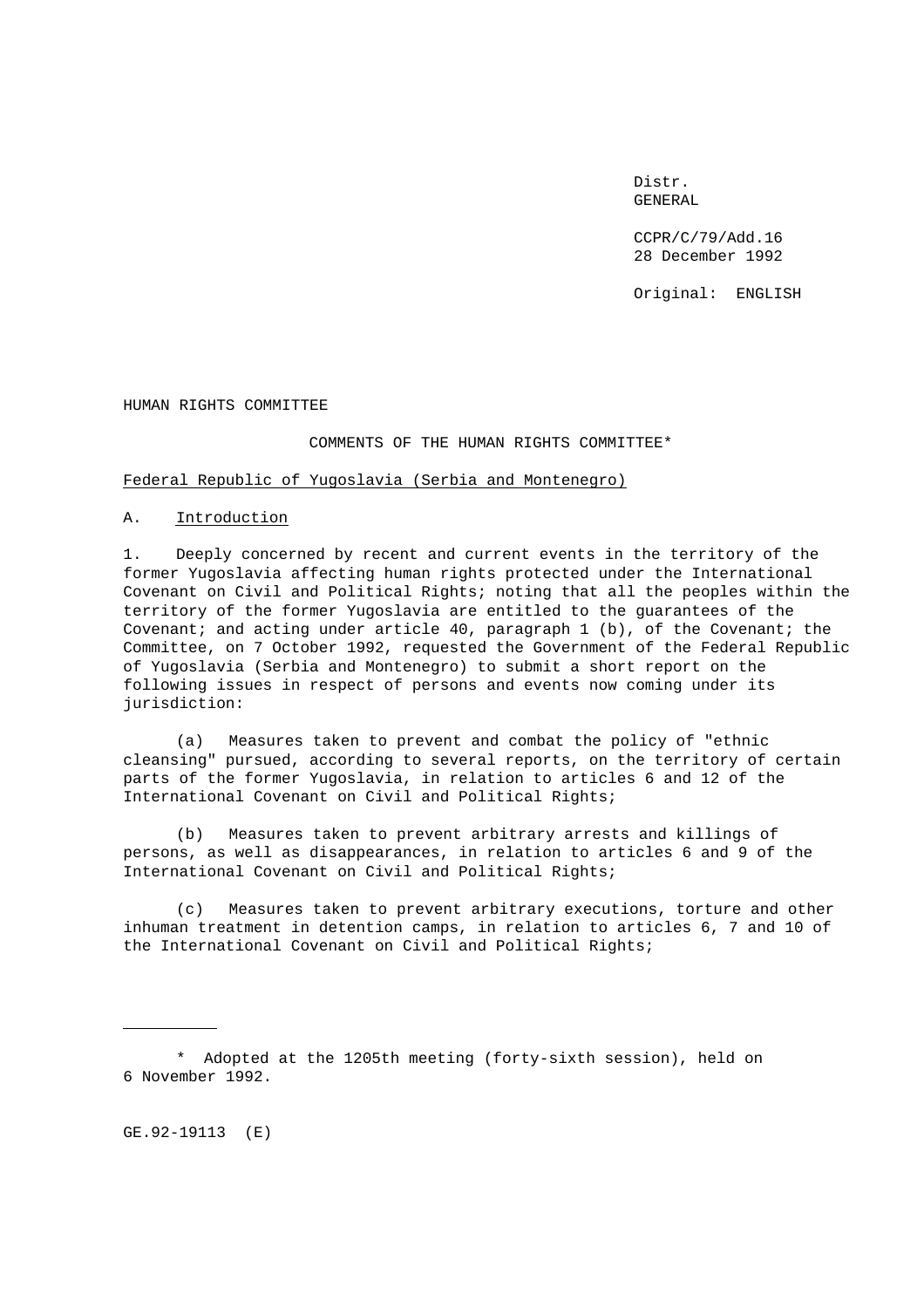CCPR/C/79/Add.16 page 2

(d) Measures taken to combat advocacy of national, racial or religious hatred constituting incitement to discrimination, hostility or violence, in relation to article 20 of the International Covenant on Civil and Political Rights.

2. Pursuant to that request, the Federal Republic of Yugoslavia (Serbia and Montenegro) submitted a special report dated 30 October 1992, which was considered by the Committee at its 1202nd meeting, held on 4 November 1992. The Federal Republic of Yugoslavia (Serbia and Montenegro) was represented by Dr. Konstantin OBRADOVIC, Deputy Federal Minister for Human Rights and Ethnic Minorities; Ms. Sladjana PRICA, Expert, Federal Ministry of Foreign Affairs; Mr. Miroslav MILOSEVIC, Counsellor, Permanent Mission of the Federal Republic of Yugoslavia to the United Nations Office at Geneva; and Mrs. Olga SPASIC, Third Secretary, Permanent Mission of the Federal Republic of Yugoslavia to the United Nations Office at Geneva. The report was taken up and developed by the delegation in its oral statement.

3. The Committee welcomed the delegation, explaining that it regarded the submission of the report by the Government and the presence of the delegation as confirmation that the Federal Republic of Yugoslavia (Serbia and Montenegro) had succeeded, in respect of its territory, to the obligations undertaken under the International Covenant on Civil and Political Rights by the former Socialist Federal Republic of Yugoslavia.

# B. Implementation of the Covenant by the State party

4. In its replies, the Federal Government referred exclusively to the situation in the territory of Serbia and Montenegro. It mentioned a number of instances of criminal proceedings taken against persons responsible for violations of individual freedoms (32 cases) and ethnic cleansing (5 cases). The Government affirmed that those were isolated acts and that it was not conducting any policy of ethnic cleansing. It indicated that there was no concentration camp established in its territory. It said it was dismayed by the atrocities committed in certain parts of Croatia and Bosnia and Herzegovina but declared that it could not assume responsibility for acts committed outside its territory and hence beyond its control. In regard to Kosovo, the Government did not dispute its responsibility but attributed the current state of affairs in that region to antagonism, which it was difficult to overcome, between the Serbs and the Albanian "minority".

### C. Concerns of the Committee

5. Various concordant sources of information - Mr. T. Mazowiecki, Special Rapporteur of the Commission on Human Rights, Rapporteurs of the Conference on Security and Cooperation in Europe and non-governmental organizations describe mass arrests, summary and arbitrary executions, enforced or involuntary disappearances, torture, rapes and looting committed by Serbian nationalists both in Croatia (Krajina) and in Bosnia and Herzegovina. It is reported that some 20 camps are controlled by these armed men and that they are holding thousands of civilians, women, children and elderly people in conditions unworthy of the respect due to the human person. Massive violence has been unleashed, inter alia, against Dubrovnik and Vukovar and is still being directed against Sarajevo. The Committee observed that the means